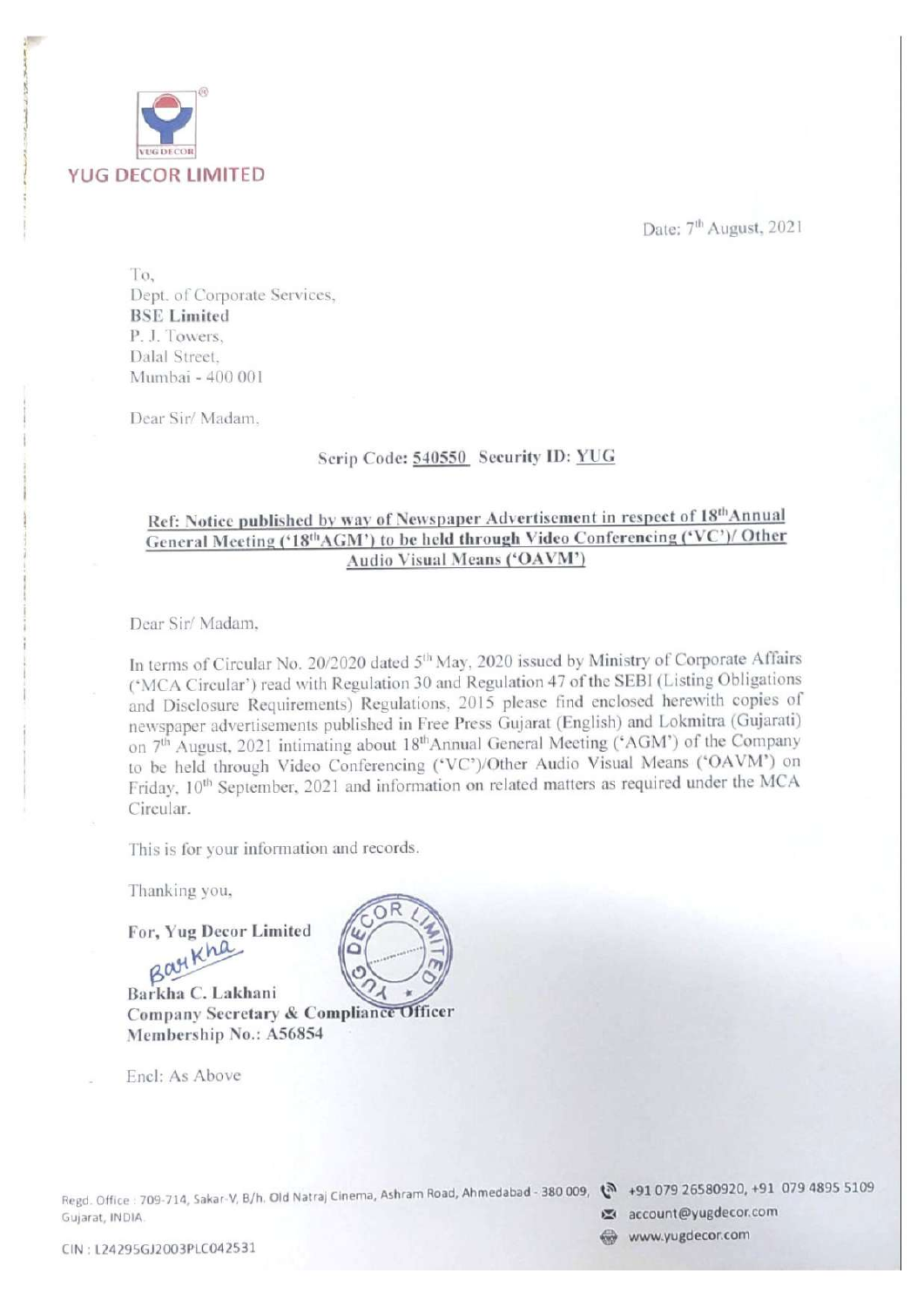# Gujarat: 'First jail, then prove marriage not by force?' Over 345,000 MSMEs could lose their One arrested for firing in the air

AHMEDABAD: The Gujarat high court on Thursday sought gh court on Thursday sough<br>response from the state government over a challenge to the recently enacted 'anti-love jihad' law, with the question that if somebody gets married, must he first go to jail and then satisfy the court that

the inter-religion marriage and conversion was not by force or allurement. The bench of Chief Justice Vikram Nath and Justice Biren Vaishnav put the question to

## Actor Vatsal Sheth shoots hilarious questions at RJ Harshil and Kishor Kaka on Radio City

Ahmedabad, Radio City, India's leading radio network recently hosted actor, model, entrepreneur Vatsal Sheth on their flagship edgy Gujarati comedy show, PeliVaato with the funny duo, RJ Harshil and Kishor Kaka. Having crossed over 1.5 crore views on social media, immensely popular Peli Vaato features RJ Harshil shooting awkwardly funny<br>fictional questions at Kishor fictional questions at Kishor Kaka who answers them in his own comical style. The objective of the show has always been to engage and entertain the Gujarati audience with the fictional whacky and humorous content. The humorous content. The<br>popularity of the show has grown multi-fold over a short period of time, making RJ Harshil and Kishor Kaka a household name amongst the Gujarati audience.

VatsalSheth shared his confusion on accepting sensual roles on the show's popular 'Personal Talk' segment. Kishor Kaka answered all his queries in a quirky and heart-warming

# Sonalika records 10,756 overall tractor sales in July'21



Ahmedabad, After clocking an unprecedented Q1<br>performance in FY'22,<br>Sonalika Tractors has further<br>momentum built to register yet<br>another robust performance.<br>India's fastest growing brand<br>and the No.1 exports brand from the country, Sonalika has<br>registered 10,756 overall<br>tractor sales in July'21 and<br>raced ahead by 5.2%. Second<br>year in a row, the monsoon<br>has put up a dominant show<br>across the country and has<br>once again brought respite the rural economy that largely depends on rains for healthy agri-sector performance.<br>Sonalika's dynamic<br>performance is powered its new-age tractor portfolio that is fully equipped with advanced technologies to take

Independence Day, shows and films that farmers towards farm be No.1 in introducing maximum new products in FY'22 as well." (13-9)



Ahmedabad, The pride one feels when they hear about the Armed Forces - their bravery,<br>their sacrifice, and their sense their sacrifice, and their sense of duty to the country is unparalleled. A topic frequently highlighted in Indian cinema, their stories of valor inspire audiences across the country. Ahead of the 75th Independence Day this August, here's a list of shows and films<br>that celebrate the courage of that celebrate the courage of the Indian Armed Forces and is sure to make you feel

the state government after petitions complained that the anti-conversion law, in the 感  $C$ 

**WWW** Log or by<br>ENRadoOtyIndia **CLICK HERE TO WATCH** 

manner. Vatsal Sheth is the first celebrity to be fe Vatsal not only adds humour,<br>but his charm also makes the but his charm also makes the<br>show's armour perfect for the<br>audience. Such is the<br>acceptability of the show that<br>few rapper fans of Peli Vaato<br>few rapper fans of Peli Vaato<br>rap which is being used as<br>part of the show. Kisho

prosperity. Sharing his thoughts, Mr. Raman Mittal, Executive Director, Sonalika Group said, "Sonalika's DNA to keep farmer's needs at the core and innovate aggressively to<br>overcome the challenges

overcome the challenges<br>according the challenges and the preferential store performance. I want to thank<br>performance. I want to thank<br>ability in the character of the character of the character<br>faith in our customised heavy

advanced tractors with customized crop centric solutions. Sonalika Tractors is fully geared up to launch newer tractors with trailblazing technologies that will redefine how the industry operates & help farmers to earn more. Increasing farmer's productivity and income remains imperative income remains imperative<br>for us and we will continue to<br>be No.1 in introducing form of an amendment to the Gujarat Freedom of Religion Act, put the burden of proof on the person who administers the conversion to prove that the conversion was not without<br>corection, fraud or allurement.<br>The petitioners, Jamiat<br>Ulema-e-Hind and convenor of<br>the Minority Coordination<br>Committee Mujahid Nafees,<br>have dallenged the provision<br>added to the anti-conversion<br> marriage illegal and further criminalises it, whereas marriage is an inherently legal and most basic fundamental right guaranteed to every person. They have demanded the deletion of the amended<br>Section 3, which prescribes<br>"conversion by marriage" as<br>woid and provides punishment<br>that by inclusion of "better<br>that by inclusion of "better<br>lifestyle" and "divine blessings<br>and displeasure" i

Treating Stress now possible: Experts

A h m e d a b a d ,<br>
Coronasomnia" is a new term<br>
that refers to sleep problems<br>
related to the pandemic. With<br>
increased stress and anxiety,<br>
there is a definite impact on our sleep and mental health,<br>and the best way to combat it<br>is to stick to good sleep<br>hygiene practices. Since the<br>COVID-19 outbreak in early<br>2020, people started focusing<br>because the outbreak started<br>because the outbreak s disrupting their routines, lifestyle and sleep quality. Moreover, the anxiety caused by the pandemic added to sleep woes. Dr. Pratibha Dogra, Head, Department of Respiratory and Sleep Medicine, W Pratiksha Hospital Gurgaon said "sleep plays a vital role in our overall health. Due to modern lifestyle and all the stress that it brings a long sleep disorders have become very common and with the recent covid, pandemic, we have seen a surge in insomnia. " Dr. Pratibha Dogra further added that "Gamma oryzanol is a great natural antioxidant which has been derived from the rice bran. Many studies have been done on this and which have proved that Gamma Oryzanol good for treatment of insomnia, a recent study done in Korea in 2017, has proved that. It is a natural sleeping aid.So gamma oryzanol has proven to promote good quality sleep that to in a natural way.". The pandemic has dramatically altered the sleeping pattern of many following isolation, loss of work, economic and health worries. Disruption in work, school and homelife has increased stress, anxiety, and depression. (19-7)

# Second season of City of Dreams only on Disney+ Hotstar

Ahmedabad, The much-anticipated, drama-packed second season ofCity of Dreamsnow streams on Disney+ Hotstar. In this season, the viewers can expect the familial political tussle to be even more unmerciful, and brutal as compared to season 1. Reprising their powerful characters, actors Atul Kulkarni and PriyaBapatreturn as Ameya Rao Gaikwad and PoornimaGaikwad, the father-daughter duo willing to cross any line to rise above the other. The second season also features actors Eijaz Khan andSachinPilgaonkar reprising

their roles as Wasim Khan and<br>JagdishGurav.<br>Talking about his character<br>transformation being<br>Poornima's aide through the<br>season, actor Eijaz Khansaid,<br>"NageshKukunoor knows how to enhance an actor's skill and the character progression happens beautifully. In a certain way returning for the second season was easy but I was scared too because the audiences have a certain expectation that had to be matched and I was worried if I will be able to do it or not. I come from television and I and you have to superimpose<br>a lot more as compared to a lot more as compared to<br>solve the in every scene, line<br>fake it - in every scene, line<br>shot...you can't fake it. And<br>shot...you can't fake it. And<br>absolutely cannot fake it. In<br>absolutely cannot fake it. In the segming of post the lockdown, it worked. I didn;t face that struggle even for a single day."(19-10)

# Yasho Industries standalone net profit rises 282.81% in the June 2021 quarter

celebrate the valor of the Indian Armed Forces BandiYuddhKe: This Independence Day, MX Player will be re-introducing viewers to Prisoners Of War - BandiYuddhKe, a gripping show about two soldiers returning to Indian soil after Ahmedabad, Yasho<br>Industries Limited (BSE:<br>541167 | ISIN: INE616Z01012)<br>a leading Indian global<br>manufacturer & supplier of<br>specialty and fine chemicals,<br>has announced its un-audited<br>financial results for the

17 years of being held hostage. This show takes us through their struggle to acclimate to a normal life after years of torturein imprisonment. Officer Sartaj Khan appear to share a dark secret, and when contradictions in their quarter ended on June 30th, 2021. Mr. Parag Jhaveri, Managing Director & CEO, Yasho Industries Limited said, "We are pleased to report our highest quarterly performance led by better product mix. Total revenue for

patriotic as well. Prisoners Of War - daily for FREE, starting 13th August. (19-8) accounts surface, a government agent launches government agent idulties truth behind their release. This critically acclaimed show sees Amrita Puri, Satyadeep Mishra, Tisca Chopra, Purab Kohli, Sandhya Mridul and Manish Chaudhari in pivotal riamsi chaudilan in<br>roles. Stream new er the quarter stood at<br>Rs 134 crores, a **INDU**<br>growth of 84% on YoY basis.<br>Our sales volume grew by<br>73% and EBITDA grew by<br>97% on YoY basis. Demand for<br>all major chemicals has been

imprisonment. Officer Sarta<br>and Squadron Leader Imaa

and unit 2 plant by 900 MTPA<br>expansion is expected to fully<br>expansion is expected to fully<br>commercialize from Q3FY22<br>onwards and will be able to<br>serve incremental demand.<br>Over the past few years,<br>we have steedilly built up

have to break that barrier too, that people will compare. In TV you are expected to do 15 scenes a day and no matter how much you try to explore,

you have to do it at a fast pace. In web series if you can't achieve that realism, you'll figure that your director didn't like it when he calls cut. You have to get in the zone

> customization, manufacturing, as well as in global distribution. We e invested lots<br>e invested lots

> of effort in product<br>development,<br>product approval<br>cycle, and various<br>g lobal<br>certifications to

innovation,

healthy in Q1FY22 led by<br>Rubber chemicals, Lubricant<br>chemicals & Speciality<br>chemical business. Looking at<br>the current demand for these<br>products, we have incurred a<br>Capex up to Rs 10 crores to enhance our existing capacity by 1,800 MTPA through debottlenecking at our unit 1 m a t c h<br>
quality standards. We serve<br>
more than 1,000 clients across<br>
40 countries and have been<br>
their long-term business partier backed by serve<br>more than 1,000 clients across<br>40 countries and have been<br>their long-term business<br>partner backed by our strong R&D approach that creates<br>value add chemistries. We<br>Rubber chemicals, Lubricant<br>chemicals & Speciality<br>chemical segments. This<br>expansion will strengthen our<br>expansion will strengthen our<br>capabilities and will be able to capture upcoming opportunities."(13-9)

## Over 345,000 MSMEs could lose their businesses because of the draft rules

Ahmedabad, Gujarat is an<br>enterprising state on a constant<br>lookout for new opportunities.<br>The state has been a preferred<br>destination for investors because<br>of its strategic location, state-of-<br>the-art infrastructure, and rob industry ecosystem. A home to over 345,000 MSMEs, the local businesses and small traders of<br>the state expertise in areas of<br>engineering, textile, chemical<br>products, plastic, food<br>processing, ceramic,<br>pharmaceutical, etc. The state's pharmaceutical, etc. The state is<br>MSME infrastructure is opportunities for small businesses aiming to progress through online essentially tied to e-commerce<br>which helps in facilitating and<br>delivering the services from<br>these industries to the end<br>consumer. Recently, the Gujarat<br>Gujarat mission which aims to<br>Gujarat mission which aims to

make Gujarat a globally multiple hassles for small<br>innovative and competitive businesses.(19-10) and e-commerce platforms. If the draft e-commerce rules are implemented in its present form, the entire startup sector relying on online platforms will be disrupted as it causes

industrial destination that<br>development and inclusive<br>growth by profiling the MSMEs<br>of the state. However, the<br>recently issued amendments to<br>draft e-commerce rules will<br>restrict innovation and

**OP.** INDIA SME

# Bigg Boss OTT House Is A 'Bohemian Rhapsody' With Bunk Beds and Many Firsts



Ahmedbad, With just<br>about two days to go before<br>Thrida's biggest reality show, 8ther<br>Bigg Boss CITT starts<br>treaming on Sunday, 8the<br>August 2021, at 8 pm on Voot.<br>Given that the reality shows no<br>bigges poss OTT House was no with lots of prints and ribbons;<br>making it look like a six week<br>carnival for the contestants;<br>making sure that it is hatke,<br>comfortable, warm... yet a<br>contenporary look.<br>"This season, the core<br>proposition was to keep overgypsy, carnival look for the Bigg Boss OTT House," says Omung, adding, "Moreover, we also had to make it like a vacay home away from home,

in a sense that when the<br>contestants reach here, they contestants reach here, they<br>should feel like wanting to stay<br>here for long. Even though<br>they may miss their home,<br>they should still feel this is<br>good, or better." One<br>interesting aspect is that for<br>the first time they hav sliding doors between the living room and the garden thus making the house seem grand and extraordinary when the doors are opened. (19-10)

### Unison Metals Ltd

CIN No: L52100GJ1990PLC013964 Reg Office:Plot No.5015, Ph-IV, Nr. Ramol Cross Road, GIDC, Vatva, Ahmedabad-382445. Tel :079-25841512 Web :www.unisongroup.net, Email : unisonmetals@gmail.com Pursuant to Regulation 29 read with Regulation 47 of SEBI (Listing<br>Disligations & Disclosure Requirements) Regulation 47 of SEBI (Listing<br>breeky given that meeting of Board of Directors of the Company is<br>checkuled to be he

Place: Ahmedabad Date: 06/08/2021 For Unison Metals Ltd. SD/- Mitaliben R. Patel ny Sec

# YUG DECOR LIMITED

CIN: L24295GJ2003PLC042531<br>Regd. Office: 709-714, Sakar-V, B/h Natraj Cinema, Ashram<br>Road, Ahmedabad - 380 009, Gujarat, India,<br>Ph. No.: +91 79 26580920 / 48955109,<br>Ph. No.: +91 79 26580920 / 48955109,

E-mail ID: account@yugdecor.com, Website: www.yugdecor.com NOTICE OF THE 18TH ANNUAL GENERAL MEETING(AGM)

Dear Member(s), when that the Eighteenth Annual General Meeting of the<br>
1. Notice is hereby given that the Eighteenth Annual General Meeting 2021<br>
2. The Markov Mull be held on Friday, 10<sup>th</sup> September, 2021<br>
1. 1.2.00 Noo with General Circular Nos. 14/2020, 17/2020, 20/2020 and 02/2021 dated 8 th April, 2020, 13th April, 2020, 5th May, 2020 and 13th January, 2021 respectively, issued by the Ministry of Corporate Affairs ('MCA Circulars') and Circular Nos. SEBI/HO/CFD/CMD1/CIR/P/2020/79 dated 12th May, 2020 and SEBI/HO/CFD/CMD2/CIR/P/2021/11 dated 15th January, 2021 issued by the Securities and Exchange Board of India ('SEBI Circulars'), without the physical presence of the Members at a common venue.Members participating through the VC/ OAVM facility shall be counted for the purpose of reckoning the quorum under Section 103 of the Companies Act, 2013. 2. The Notice of the 18th AGM and the Annual Report for the Financial Year 2020-21 including the Financial Statements for the year ended 31st March, 2021 will be send only by email to all those Members, whose email addresses are registered/ updated with the Company/ Registrar & Share Transfer Agent (RTA) or with their respective Depository Participants ('DPs') in accordance with the MCA Circular and the SEBI Circular. The Notice of the 18th AGM and the Annual Report will also be available on the website of the Company at www.yugdecor.com, website of the Stock Exchange i.e. BSE Limited at www.bseindia.com and the AGM Notice will be available

on the website of Central Depository Services (India) Limited ('CDSL') at www.evotingindia.com.

vw.evotingindia.com.<br>**anner of registering/ updating email addresses:**<br>mat Shareholders who have not registered their email Ids are<br>get it registered with their respective Depository Participan

Dema Shareholders with bene recreated being email for the cause dependent of the state and the cause of the state and the Mariner of the Mariner of the Mariner of the Mariner of the Mariner of the Mariner of the Mariner of

service@statlitecoprote.com, for the limited purpose of receiving the<br>state and Amual Report 2020-21. The Company is providing remotes to<br>a Additionally, the providing remote e-voting failing to all its members to<br>Addition

By Order of the Board, For Yug Decor Limited Sd/- Chandresh S. Saraswat Chairman & Managing Director Place: Ahmedabad Date: 6th August, 2021



Surendranagar & Rajkot Plus

are mantioned in the fable below to repay the amount mentioned in the sall are maniformed in the same of the same of the same of the same of the same of the same of the same of the same of the same of the same of the same of the same of the same of the same of the same of the same of the same of

star marine prodesty and bity beaming it think analysing initial apples to m<br>sharps of Stringen Housing Finance Libri for an amount as montioned here)

or go constructions and the method of the state of the state of the state of the state of the state of the state of the state of the state of the state of the state of the state of the state of the state of the state of th i Gaichar Maltihen. annanna<br>annshihia admeasunng 54-15 Sq Mts disse subject of 113 sq 116/1 are<br>known as "Khusi Magar 2" of<br>Known as "Khusi Magar 2" of<br>Wéber 30 Squee in 51 paki of<br>Véber - Chodia, Tatuka<br>Dihia tiitla , TD is the officer Surendransgar in the st . . . . . . . . . .<br>Cetto edibitai i Galchar Gəntambhər<br>Mahesinbhər Address :-Account Mc<br>SUPHRAJR000028<br>- 2 with Institute<br>- contest at the<br>- contractual rate. xxuuess .-<br>Khushinagar- 2, Plot 8 | Gujarat,<br>| Boundarios of the Property | Fast | L. Lagt, Property | of | pro<br>| mc. 12<br>| West | Llagt, 6-00 Meter wide Guiarat. no.113, Than Road. no.113, Than Road.<br>Villaga .- Chollia.<br>Diatrict:Surandranager<br>-363520<br>-363520 wónin 60 days<br>Irom the data of West<br>Mest<br>Medi<br>Mertin .<br>Lugu revised sub-por receipt of the sav receipt of the swidt - North - Lugures sed calc potentials - The Land Calculation<br>- The Land Cate - South - Lagure - 18/21 - Volter wide<br>- 18/15/2021 - The South - Lagure - 19/15/2021<br>- The South - The South - Lagure - 19/ teo<sup>r</sup>  $-65.622690$ 

-<br>Chevd<br>Shaeb i Bha .<br>havd .<br>Iddre soure<br>Laxmi<br>Gujar:<br>Pujar:<br>Laxmi snano<br>Sanga<br>3600C 1.Vad Morar<br>2.Vad

Addre .<br>Nager<br>Bhara Mear<br>Near<br>Chow<br>Noad,

.<br>Raji .<br>Nakh .<br>Pande .<br>Addre 04.1 Home<br>Hamp:<br>56/1-1<br>56/1-1<br>208, M<br>708 M

Road,<br>Road,

| а                 | двирена мклаки           | кторогу ат автосаяднад           |
|-------------------|--------------------------|----------------------------------|
| eshlihal          | <b>Briv Two Thousand</b> | 29.72 Sq Mis of Revenue          |
| arbhai Chavda     | Ffly Onlyrias un         | Survey No 355,355, 1<br>paikil   |
| ik Mukashbhar     | 12/05/2021 under         | city Survey Ward No.9, City      |
| ā                 | refarence of Loan        | Survey No.785 Parki Gujarat      |
| s :- Gwarter-91.  | Accann <sup>+</sup>      | Housing Board Lactivizdi         |
|                   | No.SEPHRAJK000           | Colory Paki Duarter No.91        |
| wadii Colony.     | 0278 with further        | Paiki at F.a. ket                |
| il Housing Board, | conest at the            | Boundaries of the Preporty -     |
| Plot Main Road,   | contractual rate.        | East<br>Public Road              |
| wedi main Road.   | water 60 cases           | West -<br>. Quarter No 91        |
| nagar.Kolda.      | hom: the date of         | North - Cuarter No. 30           |
| ni. Rajkot-       | bez sid to loads         | Sauth : Draite No.92             |
| Ż                 | natice                   |                                  |
|                   | 13(2) Voltee Date:       |                                  |
|                   | 19/35/2021               |                                  |
| ıvlva Amrutlat    | Hs 20,70,028 -           | Flatino.202 with Super Bull-up   |
| iithar            | (Eugens Twenty)          | area admaasunng 700 Sq Pron      |
| ulva Durgaben     | Six Lakh Seventy         | ånd Pear of building known as    |
|                   | Thousand Twenty          | "Gorina) Agailmeal               |
| al                | Fight Doly; as co-       | censmuded upon land of part      |
| is :-             | 14/05/2021 under         |                                  |
| .202, Giriraj     | reference of Loon        | nc.39 paikr acroeásor og 278-    |
| neut, Næval       | Account No               | 74 Sq.Mts, of Revenue Survey     |
| Street no.3 Dpp.  | SUPHRAJK000U28           | no.400 paiki beating City        |
| Petrol Pump.      | 1 with lortton           | Survey no.4522 of City Survey    |
| inand Bungatow    | conest at the            | Warding 7-3 of Rajkot            |
| , Maydi Mein      |                          | Equindaties of the Property -    |
| Railrol-35U004    | contractual rate.        | East<br>Passage                  |
|                   | would make               | : Parking<br>west.               |
|                   | from the date of         | Nerth - Cthers Property          |
|                   | receipt of the said.     | Sault: Fatno 201                 |
|                   | notice.                  |                                  |
|                   | 13(2) Notice Date        |                                  |
|                   | 19:05.2021               |                                  |
| r Plawjan Kumar   | Bs 11,06,199             | Fating.A 104. In.ilting area 55. |
| lev Pandey,       | (Bugaas Floren           | 56 squmits on first throw the    |
| Dayl Ranjan       | Cash Six Thuisand        | hi, dinc, known es<br>Roval      |
| ř.                | One Hundred              | Homes-3", constructed on pict    |
| · Flat no A       | Kinety Nine Only)        | nd.156, 196, 207 and 208 in      |
| I Floor, Royal    | as en 19:04/2021         | the area known as Hanpark of     |
| :-3,5liesled af   | under reference of       | Revenue Survey no.58/1-7 of      |
|                   | Lijan Account No         | villago Haripal-Pa' (aluka       |
| e  Pal . A.S.No.  | SHI HRAJKOJ(K)17         | Lednika, District : Ra#lot,      |
| paiki. Plot       | 2 with lumber            | Boundaries of the property is    |
| i, 196, 207 &     | concet at the            | North I - Margin Space & Laou    |
| Bar NFII Park &   | contractual rats.        | P.or.                            |
| ptel, Avadh       | wohn 60 days.            | South is a ill & Flating 101     |
| Off.Kalawad       | from the date of         | - Flatino.B-104<br>East          |
| Rajkot            | réceiat of the said.     | West ->Flatro.A-103              |
|                   | natice                   |                                  |
|                   | 13:2) Notice Date:       |                                  |

13:2) Maine Day<br>
26:14:2021<br>
Place: Surendranager & Palact<br>
Dide: 04:08:2021 So - Author sed Officer<br>Envising Emange Limited .<br>Gluirair